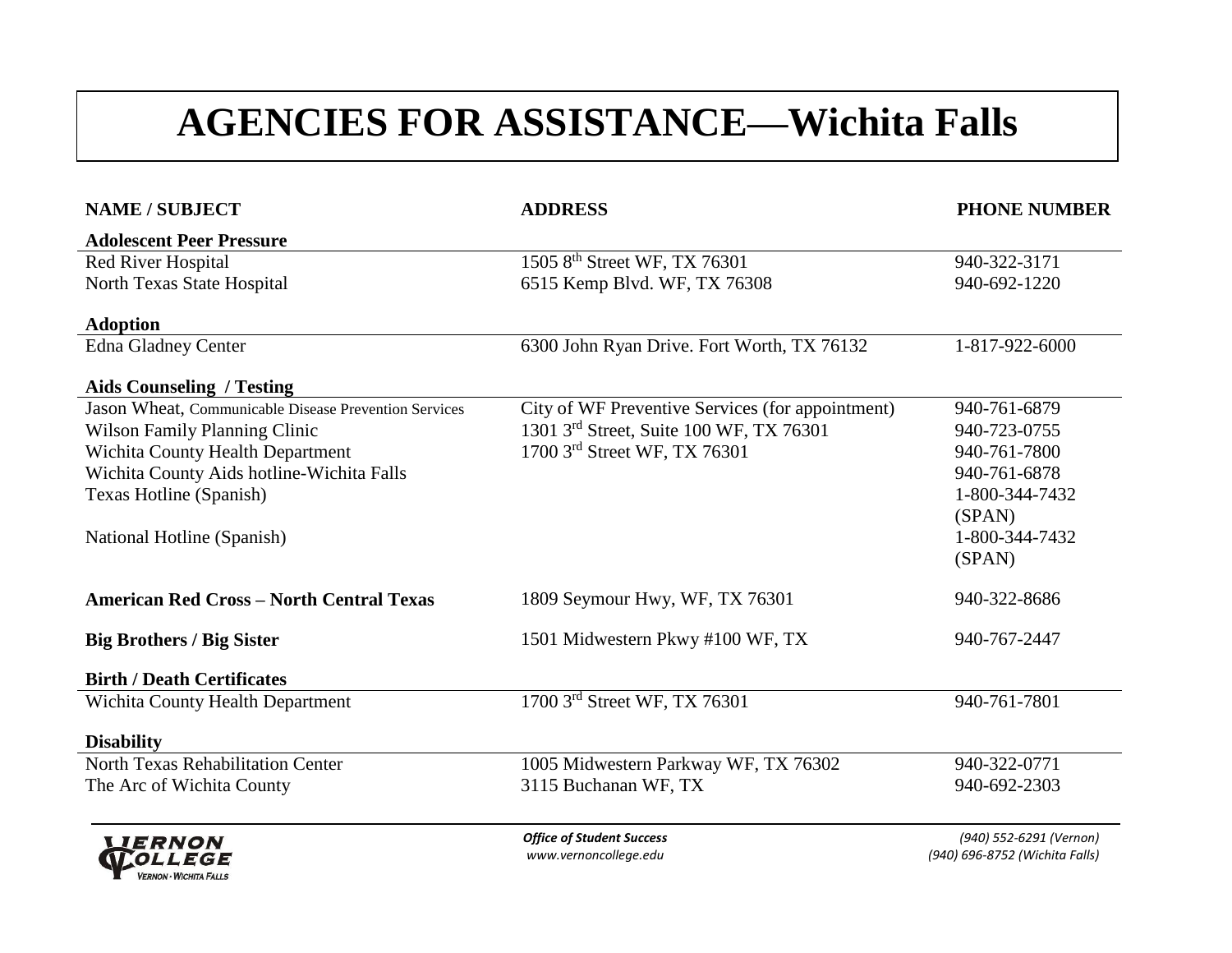| <b>Breast Feeding Classes</b>             |                                           |                |
|-------------------------------------------|-------------------------------------------|----------------|
| United Regional Health Care System        | 1600 11 <sup>th</sup> Street WF, TX 76301 | 940-764-7000   |
|                                           |                                           |                |
| <b>Bus Tickets</b>                        |                                           |                |
| Wichita Falls Bus System                  | 2100 Seymour Hwy WF, TX 76301             | 940-761-7433   |
| <b>Faith Mission</b>                      | 1300 Travis Street WF, TX 76301           | 940-723-5663   |
| <b>Child Abuse / Neglect</b>              |                                           |                |
| Texas Child / Adult Abuse Hotline         |                                           | 1-800-252-5400 |
| Child Protective Services $(8 - 5 M - F)$ | 925 Lamar WF, TX 76301                    | 940-235-1995   |
| Child Advocates $(8 - 12 \& 1 - 5 M - F)$ | 808 Austin, WF, TX76301                   | 940-766-0552   |
| <b>Child Care</b>                         |                                           |                |
| <b>Child Care Partners</b>                | 1000 Lamar ST. #429 WF, TX 76301          | 940-766-4332   |
| Southeast Boys & Girls Club               | 3301 Armory Rd WF, TX 76302               | 940-322-7769   |
| Eastside Girls Club                       | 610 Sullivan #1 WF, TX 76307              | 940-767-0293   |
| Harrell School (Teen Parents)             | 3115 $5th$ Street WF, TX                  | 940-235-1096   |
| Workforce Resource Child Care (CCMS)      | 4309 Jacksboro Hwy Suite 230              | 940-723-8774   |
| Youth Opportunity Center                  | 401 Madison St. WF, TX 76304              | 940-767-5972   |
| <b>YMCA</b>                               | 1010 Ninth St WF, TX 76301                | 940-322-7816   |
|                                           |                                           |                |
| <b>Clothing Assistance</b>                |                                           |                |
| Faith Mission (Tues & Thurs 7:30 a.m.)    | 1300 Travis Street WF, TX                 | 940-723-5663   |
| Faith Village Church of Christ            | 4100 McNiel WF, TX 76308                  | 940-692-0032   |
| Counseling                                |                                           |                |
| <b>Helen Farabee Center</b>               | Wichita Falls, TX                         | 800-621-8504   |
| Patsy's House (abused Children)           | 1411 10 <sup>th</sup> St. WF, TX 76301    | 940-322-8890   |
| Psychology Clinic (MSU)                   | 3410 Taft Blvd Wichita Falls, TX 76308    | 940-337-4791   |
| <b>Taft Counseling Center</b>             | 4722 Taft, Blvd WF, TX 76308              | 940-691-1899   |
|                                           |                                           |                |

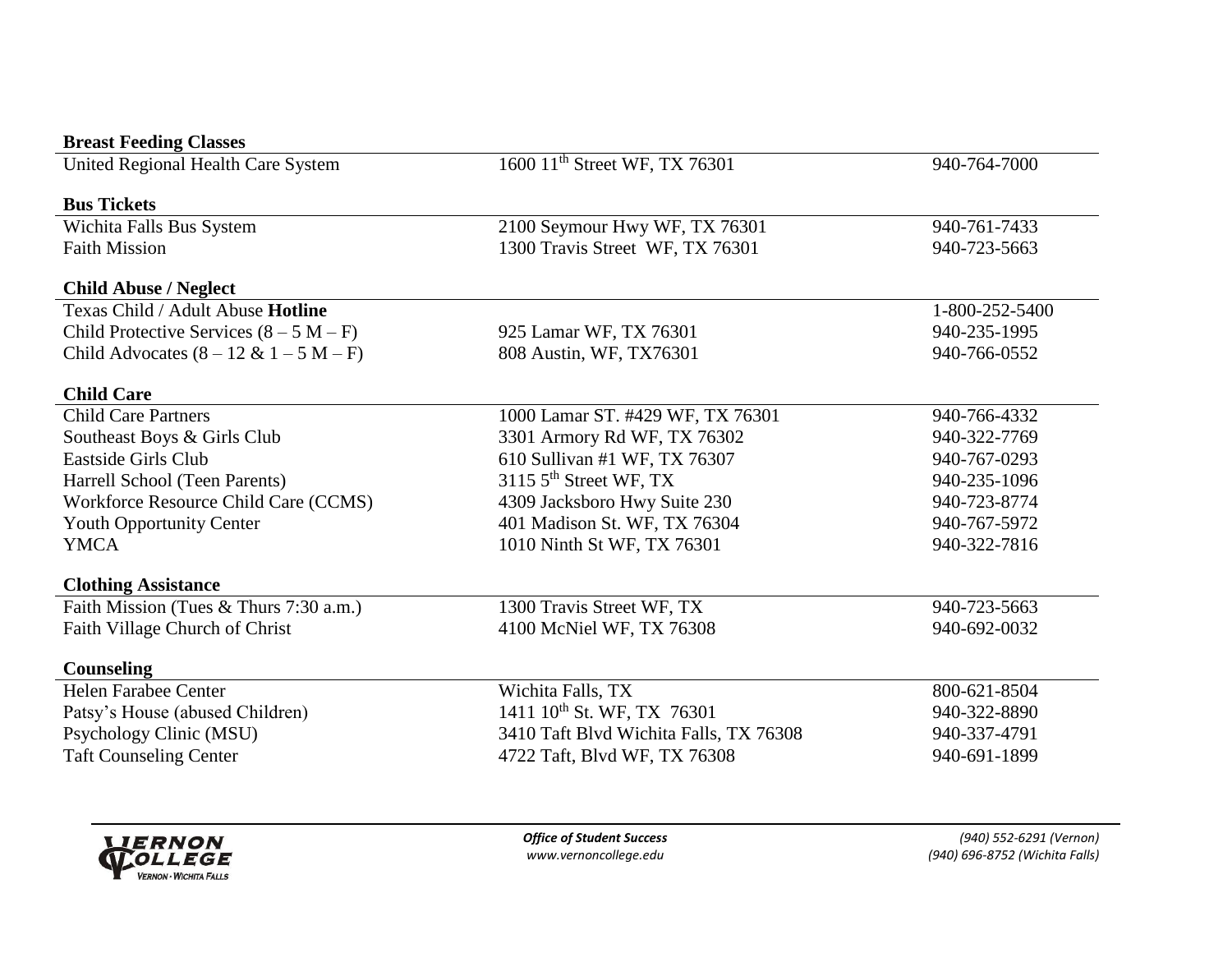| <b>Death – Grief Support</b>                              |                                                   |                    |
|-----------------------------------------------------------|---------------------------------------------------|--------------------|
| Hospice                                                   | 4909 Johnson Road WF, TX 76310                    | 940-691-0982       |
|                                                           |                                                   |                    |
| <b>Dental</b>                                             |                                                   |                    |
| <b>Wichita County Health Department</b>                   | 1700 3rd Street WF, TX                            | 940-761-7800       |
| <b>Interfaith Ministries</b>                              | 1101 11 <sup>th</sup> St. WF, TX 76301            | 940-322-1365       |
| <b>Disability</b>                                         |                                                   |                    |
| Association for Retarded Citizens (ARC)                   | 3115 Buchanan WF, TX76308                         | 940-692-2303       |
| <b>Vocational Rehabilitation Services (formerly DARS)</b> | 925 Lamar St, Suite 1700, TX 76301                | 940-235-1720       |
| <b>Education</b>                                          |                                                   |                    |
| Head Start, Brook Village Early Learning Center           | 2222 Brook WF, TX 76301                           | 940-235-1132       |
| GED Testing-Vernon College                                | 4105 Maplewood Ave WF, TX 76308                   | 940-696-8752 x3275 |
| Region IX Education Center                                | 301 Loop 11 WF, TX 76305                          | 940-322-6928       |
| <b>Employment</b>                                         |                                                   |                    |
| Texas Workforce Commission (TWC) $(8 - 5 M - F)$          | 4309 Jacksboro Hwy, WF, TX 76308                  | 940-322-1801       |
| <b>Dividend Staffing Services</b>                         | 2107 Kemp Blvd Wichita Falls, TX 76309            | 940-723-0150       |
| <b>Express Employment Professional</b>                    | 3612 Kemp Wichita Falls, TX 76308                 | 940-691-8367       |
| <b>Kelly Services</b>                                     | 4245 Kemp Blvd Wichita Falls, TX 76308            | 940-696-3287       |
| Labor Ready                                               | 3411 Kemp Blvd Wichita Falls, TX 76308            | 940-692-0949       |
| MyStaff                                                   | 1501 Midwestern Pkwy #102 Wichita Falls, TX 76302 | 940-322-5588       |
| <b>Spherion Staffing</b>                                  | 4020 Call Field Wichita Falls, TX 76308           | 940-696-2665       |
| <b>Work Services Corporation</b>                          | 1343 Hatton Rd Wichita Falls, TX 76302            | 940-766-3207       |
| <b>English Lessons</b>                                    |                                                   |                    |
| Region IX Education Service Center                        | 301 Loop 11 WF, TX 76305                          | 940-322-6928       |
| Food (Call ahead to see if available)                     |                                                   |                    |
|                                                           |                                                   |                    |
| North Texas Pantry (M., T, & Th 9:30-11)                  | 903 Tyler St. WF, TX                              | 940-723-7151       |
|                                                           |                                                   |                    |
| Sonshine House (Tues.1:30 – 4 pm)                         | 912 Broad St. WF, TX 76301                        | 940-235-5889       |



*Office of Student Success (940) 552-6291 (Vernon) www.vernoncollege.edu (940) 696-8752 (Wichita Falls)*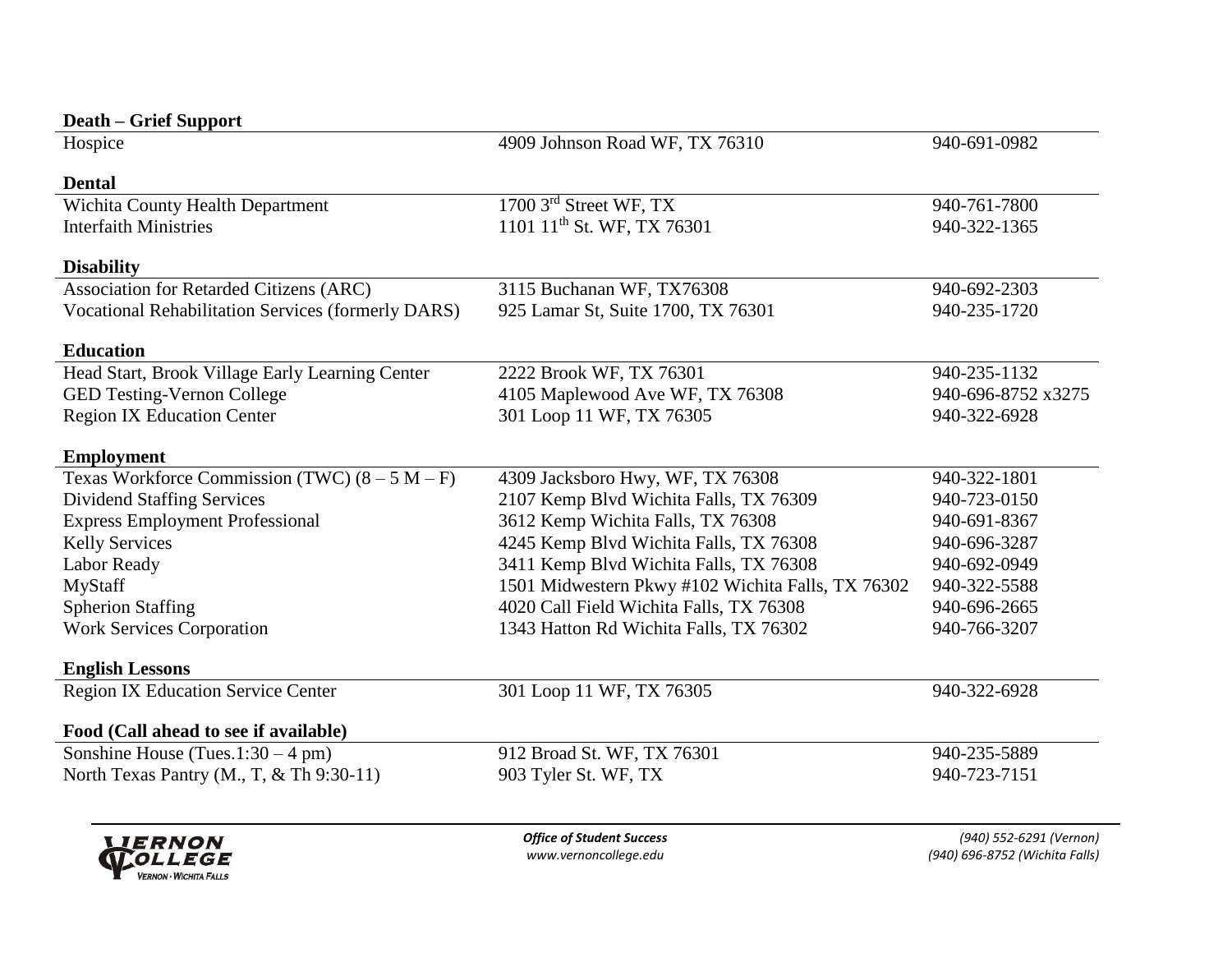| <b>LIERNON</b><br><i>OLLEGE</i>                  | <b>Office of Student Success</b><br>www.vernoncollege.edu                           | (940) 552-6291 (Vernon)<br>(940) 696-8752 (Wichita Falls) |
|--------------------------------------------------|-------------------------------------------------------------------------------------|-----------------------------------------------------------|
| Clay County Memorial Hospital of Henrietta       | 310 W. South St. Henrietta, TX 76305                                                | 940-538-5621                                              |
| <b>Chillicothe County Clinic</b>                 | 303 Ave I S. Chillicothe, TX 79225                                                  | 940-852-5131                                              |
| <b>Hospitals</b>                                 |                                                                                     |                                                           |
| <b>Westmoreland Park Garden Apartments</b>       |                                                                                     |                                                           |
| Section 8 Housing                                | 1300 7 <sup>th</sup> Street, Rm. 301 WF, TS 76301<br>4806 Johnson Road WF, TX 76310 | 940-761-7454<br>940-337-0303                              |
| <b>Salvation Army</b>                            | 403 7 <sup>th</sup> Street WF, TX 76301                                             | 940-322-9822                                              |
| Parkway Villas                                   | 4800 Brookdale WF, TX 76310                                                         | 940-691-7211                                              |
| <b>Interfaith Ministries</b>                     | 1101 11 <sup>th</sup> St. WF, TX 76301                                              | 940-322-1365                                              |
| <b>Indian Falls Apartments</b>                   | 4540 Barnett Road WF, TX 76310                                                      | 940-228-3014                                              |
| <b>Housing Authority</b>                         | 119 E. Wichita St. WF, TX 76306                                                     | 940-723-8389                                              |
| <b>Highpoint Village</b>                         | 5500 Professional Drive WF, TX 76302                                                | 940-723-9932                                              |
| <b>Habitat for Humanity</b>                      | 1206 Lamar St. WF, TX 76301                                                         | 940-716-9300                                              |
|                                                  |                                                                                     | 1-800-658-2683 (24 hr)                                    |
| First Step (Family Violence)                     | 624 Indiana Suite 304 WF, TX                                                        | 940-723-7799 (Office)                                     |
| <b>Faith Mission</b>                             | 1300 Travis Street WF, TX76301                                                      | 940-723-5663                                              |
|                                                  | 1113 Sheppard Access Rd WF, TX –office location                                     |                                                           |
| Christmas in Action                              | P.O. Box 8464 WF, TX 76307                                                          | 940-696-9393                                              |
| <b>Housing Assistance</b>                        |                                                                                     |                                                           |
| <b>Salvation Army</b>                            | 403 7 <sup>th</sup> Street WF, TX 76301                                             | 940-322-9822                                              |
| Faith Mission                                    | 1300 Travis Street WF, TX 76301                                                     | 940-723-5663                                              |
| <b>Gasoline</b>                                  |                                                                                     |                                                           |
| <b>Salvation Army</b>                            | 403 7 <sup>th</sup> Street WF, TX 76301                                             | 940-322-9822                                              |
| <b>Faith Mission</b>                             | 1300 Travis Street WF, TX 76301                                                     | 940-723-5663                                              |
| <b>Furniture</b>                                 |                                                                                     |                                                           |
| Texas Department of Human Services (food Stamps) | 1328 Oakhurst WF, TX 76308                                                          | 940-767-1720                                              |
| <b>Interfaith Ministries</b>                     | 1101 11 <sup>th</sup> St. WF, TX 76301                                              | 940-322-1365                                              |
| <b>Salvation Army</b>                            | 403 7 <sup>th</sup> Street WF, TX 76301                                             | 940-322-9822                                              |
| Maurine Church of God (open daily)               | 2205 Maurine Street                                                                 | 940-687-2282                                              |
| Our Lady of Guadalupe (Sat 12-1 p.m.)            | 421 Marconi St. WF, TX 76301                                                        | 940-766-2735                                              |
| Wichita Falls Area Food Bank                     | 1230 Midwestern Parkway, WF, TX                                                     | 940-766-2322                                              |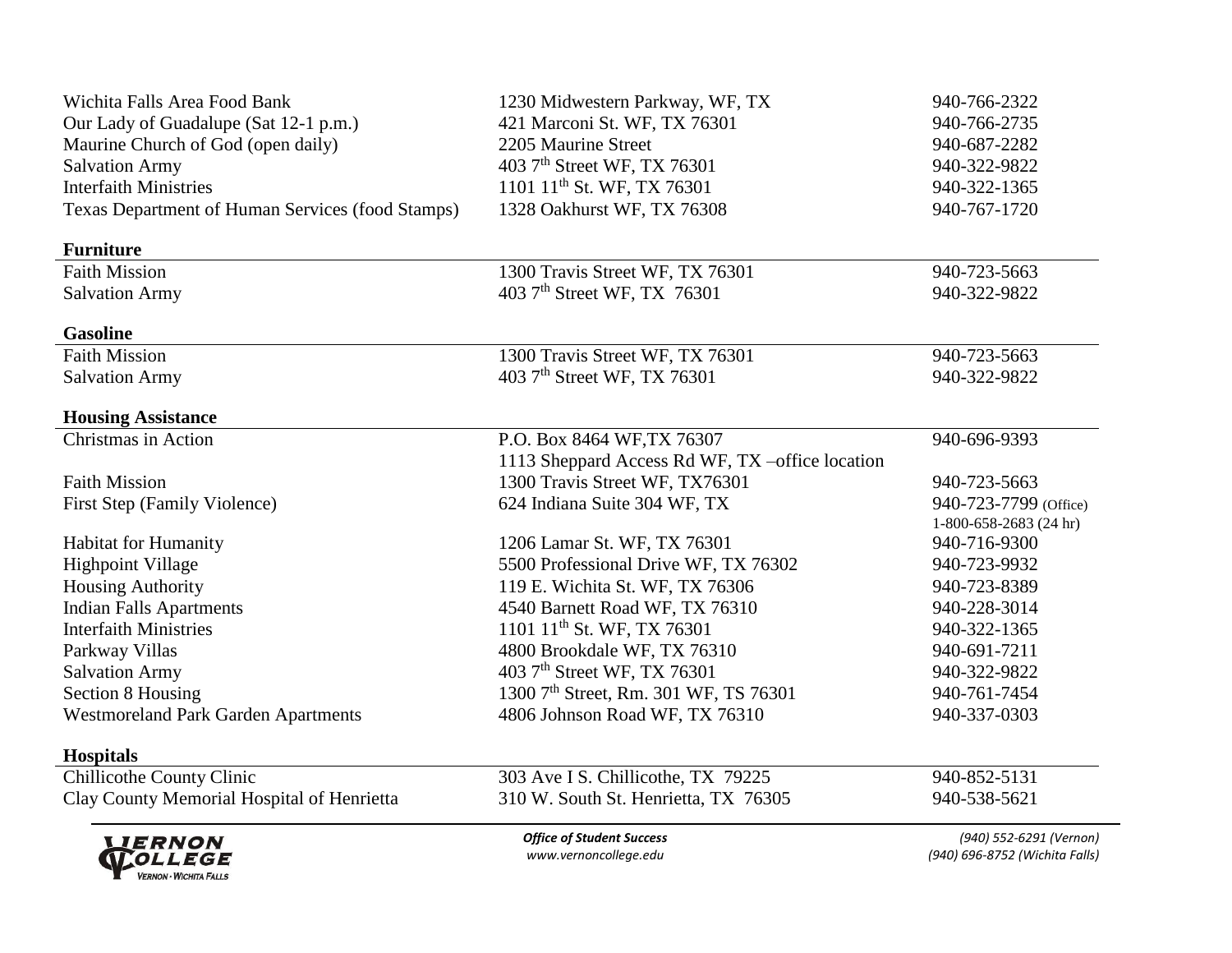| <b>LIERNON</b><br><i>OLLEGE</i><br><b>VERNON - WICHITA FALLS</b> | <b>Office of Student Success</b><br>www.vernoncollege.edu | (940) 552-6291 (Vernon)<br>(940) 696-8752 (Wichita Falls) |
|------------------------------------------------------------------|-----------------------------------------------------------|-----------------------------------------------------------|
| <b>Texas Department of Human Services</b>                        | 1328 Oakhurst WF, TX 76302                                | 940-767-1720                                              |
| <b>Medicaid</b>                                                  |                                                           |                                                           |
| Meals on Wheels - Over 60: Red Door                              | 1008 Burnett Street WF, TX 76301                          | 940-322-6232                                              |
| <b>Salvation Army</b>                                            | 403 7 <sup>th</sup> Street WF, TX 76301                   | 940-322-9822                                              |
| Faith Mission                                                    | 1300 Travis Street WF, TX76301                            | 940-723-5663                                              |
| <b>Meals</b>                                                     |                                                           |                                                           |
| <b>Edna Gladney Center</b>                                       | 6300 Johnson Dr. Ft. Worth, TX 76132                      | 1-800-452-3639                                            |
| Loving Christian Maternity Home                                  | P.O. Box 3964 Wichita Falls, TX WF, TX 76301              | 940-692-5004                                              |
| <b>Maternity Homes</b>                                           |                                                           |                                                           |
| <b>Mammogram</b><br>Wichita County Health Department             | 1700 3rd Street WF, TX76301                               | 940-761-7800                                              |
| Wichita Adult Literacy Council                                   | 4309 Jacksboro Hwy St. 105 WF, TX 76302                   | 940-766-1954                                              |
| <b>Literacy</b>                                                  |                                                           |                                                           |
| Women's Advocacy Legal Hotline                                   |                                                           | 1-800-777-FAIR                                            |
| Legal Aide of Northwest Texas                                    | 710 Lamar St. Ste. 300 WF, TX 76301                       | 940-723-5542                                              |
| <b>Legal Assistance</b>                                          |                                                           |                                                           |
| <b>Encompass Health Rehabilitation Hospital</b>                  | 3901 Armory Road WF, TX 76302                             | 940-723-5700                                              |
| Wilbarger General Hospital                                       | 920 Hillcrest Dr. Vernon, TX 76384                        | 940-552-9351                                              |
| United Regional Health Care System                               | 1600 11 <sup>th</sup> Street Wichita Falls, TX 76301      | 940-764-7000                                              |
| <b>Red River Hospital</b>                                        | 1505 8 <sup>th</sup> St. Wichita Falls, TX 76301          | 940-814-7902                                              |
| North Texas State Hospital                                       | 6515 Kemp Blvd Wichita Falls, TX 76308                    | 940-692-1220                                              |
| Kell West Regional Hospital                                      | 5420 Kell Blvd Wichita Falls, TX 76310                    | 940-692-5888                                              |
| <b>Jackson County Memorial Hospital</b>                          | 1200 E Pecan St Altus, Oklahoma 73521                     | 580-379-5000                                              |
| Hospice of Wichita Falls                                         | 4909 Johnson Rd Wichita Falls, TX 76310                   | 940-691-0982                                              |
| <b>Health South Rehabilitation Hospital</b>                      | 3901 Armory Rd Wichita Falls, TX 76302                    | 940-720-5700                                              |
| Hardeman County Hospital                                         | 402 Mercer Street Quanah, TX 79252                        | 940 663-2795                                              |
| <b>Electra Memorial Hospital</b>                                 | 1207 S. Bailey St. Electra, TX 76360                      | 940-495-3981                                              |
| <b>Electra Medical Clinic</b>                                    | 1207 S. Bailey St Electra, TX 76360                       | 940-495-4215                                              |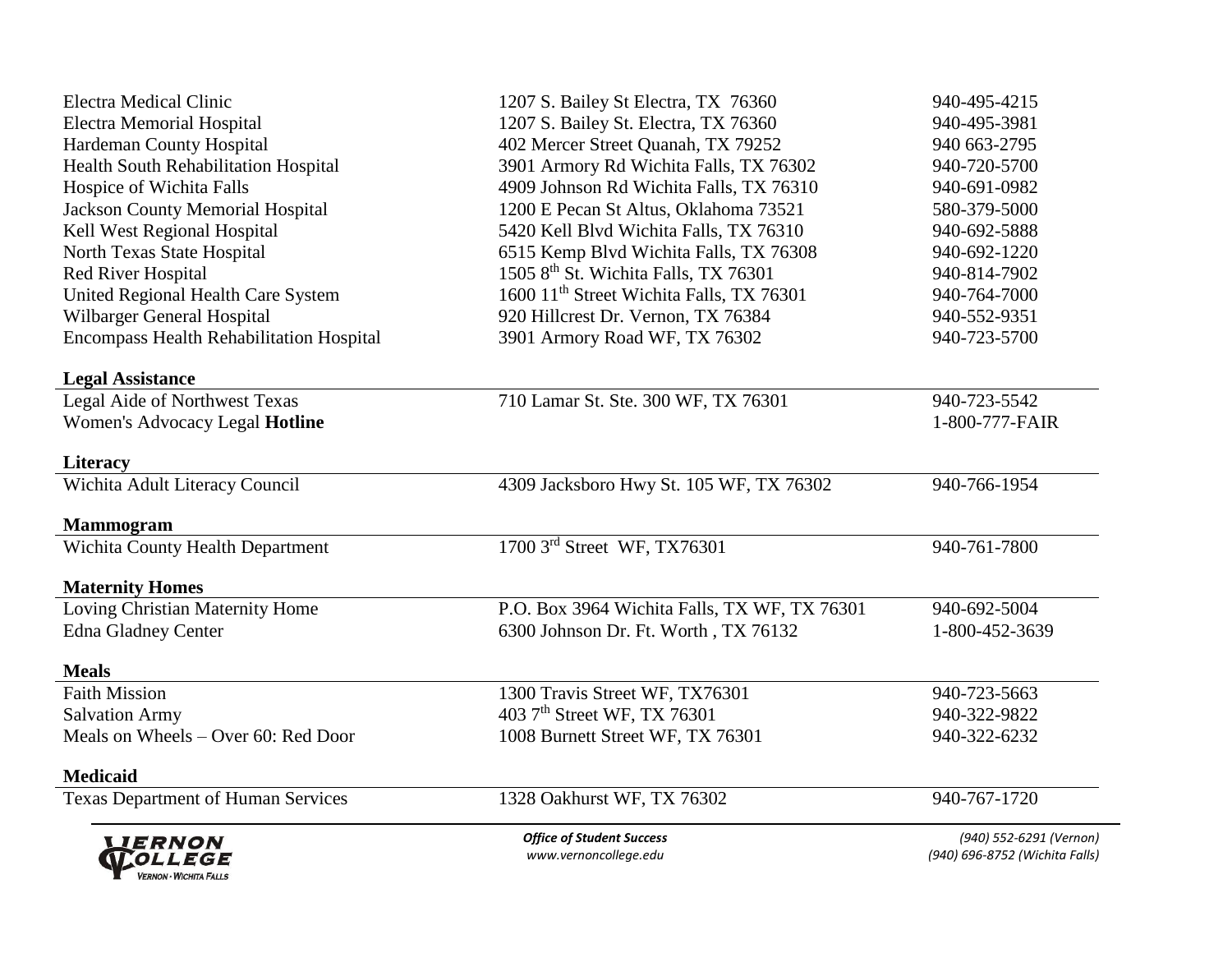### **Medical Assistance**

| <b>LIERNON</b><br><b>WOLLEGE</b>                 | <b>Office of Student Success</b><br>www.vernoncollege.edu               | (940) 552-6291 (Vernon)<br>(940) 696-8752 (Wichita Falls) |
|--------------------------------------------------|-------------------------------------------------------------------------|-----------------------------------------------------------|
| <b>Interfaith Ministries</b>                     | 1101 11 <sup>th</sup> St. WF, TX 76301                                  | 940-322-1365                                              |
| <b>Faith Mission</b>                             | 1300 Travis Street WF, TX 76301                                         | 940-723-5663                                              |
| <b>Prescription Assistance</b>                   |                                                                         |                                                           |
| <b>Wichita County Health Department</b>          | 1700 3rd Street WF, TX 76301                                            | 940-761-7800                                              |
| Wilson Family Planning Clinic                    | 1301 3rd Street, Suite 100 WF, TX 76301                                 | 940-723-0755                                              |
| <b>Pregnancy Testing</b>                         |                                                                         |                                                           |
| North Texas Area Hotline                         |                                                                         | 1-800-222-1222                                            |
| United Regional Health Care System               | 1600 11 <sup>th</sup> Street / 1600 8 <sup>th</sup> Street WF, TX 76301 | 1-800-764-7661                                            |
| <b>Poison Control</b>                            |                                                                         |                                                           |
| United Regional Health Care System               | 1600 8 <sup>th</sup> Street / 1600 11 <sup>th</sup> Street WF, TX76301  | 940-764-7000                                              |
| Wichita County Health Department                 | 1700 3rd Street WF, TX76301                                             | 940-761-7800                                              |
| <b>Parental Classes - Lamaze</b>                 |                                                                         |                                                           |
|                                                  |                                                                         | 1-800-772-1213                                            |
| Social Security Administration (9-4 M-F)         | 4314 Wendover St. WF, TX 6309 940-689-9240                              | 1-866-815-9605                                            |
| Attorney General (Child Support) (8-5 M-F)       | 2444 Sierra Dr. #600 WF, TX 76306                                       | 940-322-2557                                              |
| <b>Workforce Center of North Texas</b>           | 4309 Jacksboro Hwy WF, TX 76302                                         | 940-322-1801                                              |
| <b>Miscellaneous Assistance</b>                  |                                                                         |                                                           |
| <b>Sheppard Family Support Center</b>            | 709 9th Ave, Bldg. 960, SAFB                                            | 940-676-4358                                              |
| <b>Military</b>                                  |                                                                         |                                                           |
| Wichita County Human Services                    | 600 Scott St. Rm 102 WF, TX                                             | 940-716-8535                                              |
| North Central Texas Community Health Care Center | 200 MLK Blvd WF, TX 76301                                               | 940-766-6306                                              |
| United Regional Health Care System               | 1600 8 <sup>th</sup> Street / 1600 11 <sup>th</sup> St. WF, TX 76301    | 940-764-7000                                              |
| <b>Wichita County Health Department</b>          | 1700 3rd Street WF, TX 76301                                            | 940-761-7800                                              |
| Indigent Health Care                             | 600 Scott Ave. #102 WF, TX                                              | 940-716-8535                                              |
| <b>Interfaith Ministries</b>                     | 1101 11 <sup>th</sup> St. WF, TX 76301                                  | 940-322-1365                                              |
| <b>Family Health Center</b>                      | 1301 3rd Street WF, TX76301                                             | 940-766-6306                                              |

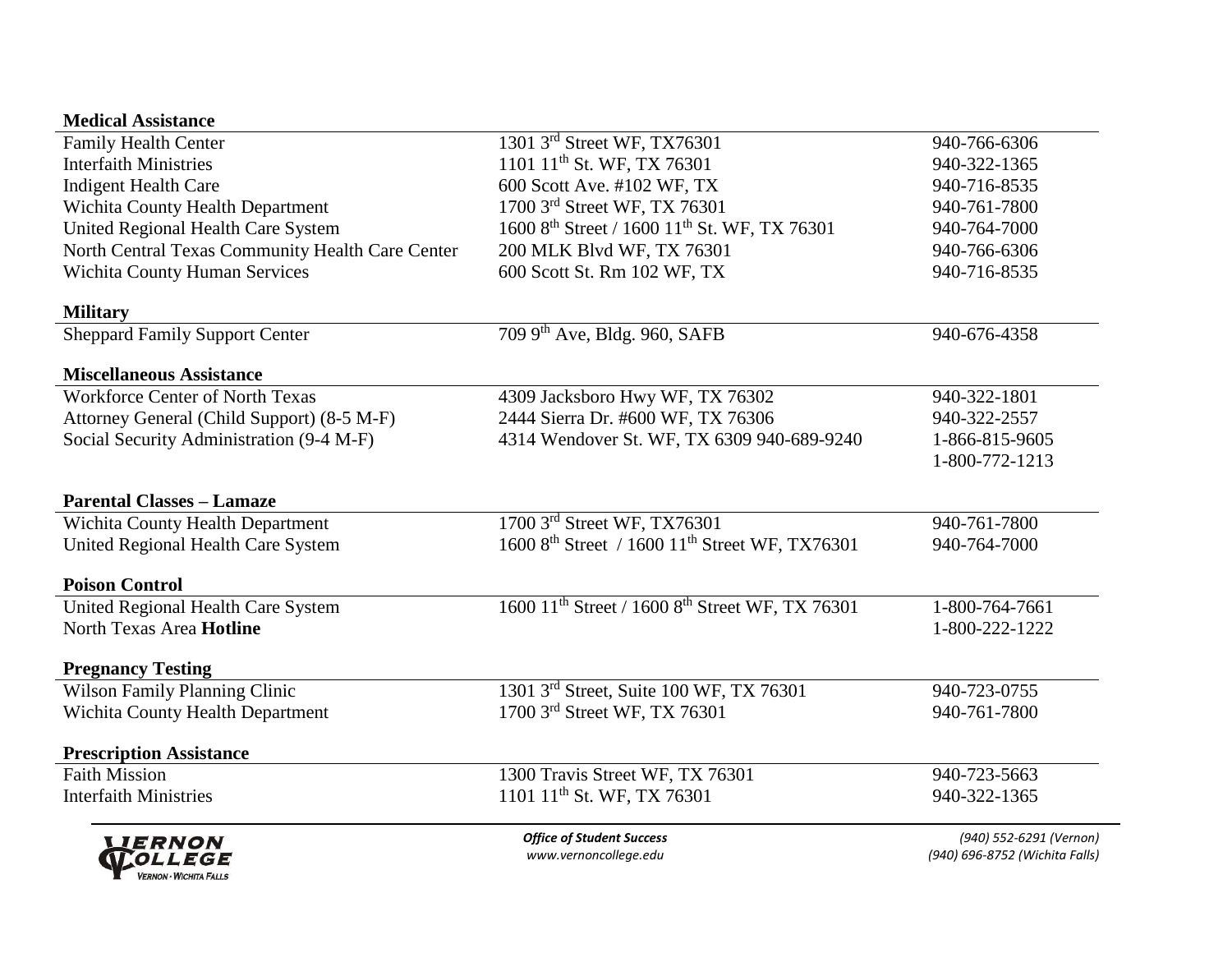| <b>Salvation Army</b>                        | 403 7 <sup>th</sup> Street WF, TX 76301                                 | 940-322-9822            |
|----------------------------------------------|-------------------------------------------------------------------------|-------------------------|
| Wichita County Health Department             | 1700 3rd Street WF, TX76301                                             | 940-761-7800            |
| Wichita County Human Service $(8 - 5 M - F)$ | 600 Scott St. Rm 102 WF, TX                                             | 940-716-8535            |
| <b>Wilson Family Planning Clinic</b>         | 1301 3rd Street, Suite 100 WF, TX76301                                  | 940-723-0755            |
| <b>Rape Crisis</b>                           |                                                                         |                         |
| First Step                                   | 940-723-7799 (office) WF, TX                                            | $692-4494$ (counseling) |
|                                              |                                                                         | 1-800-658-2683          |
| United Regional Health Care System           | 1600 8 <sup>th</sup> Street / 1600 11 <sup>th</sup> Street WF, TX 76301 | 940-764-7000            |
| <b>Runaways</b>                              |                                                                         |                         |
| Children's Aid Society / Teen Shelter        | 1101 30 <sup>th</sup> Street WF, TX 76302                               | 940-322-7671            |
| National Runaway Switchboard Hotline         |                                                                         | 1-800-621-4000          |
| <b>Sex Education</b>                         |                                                                         |                         |
| Wilson Family Planning Clinic                | 1301 3 <sup>rd</sup> Street, Suite 100 WF, TX 76301                     | 940-723-0755            |

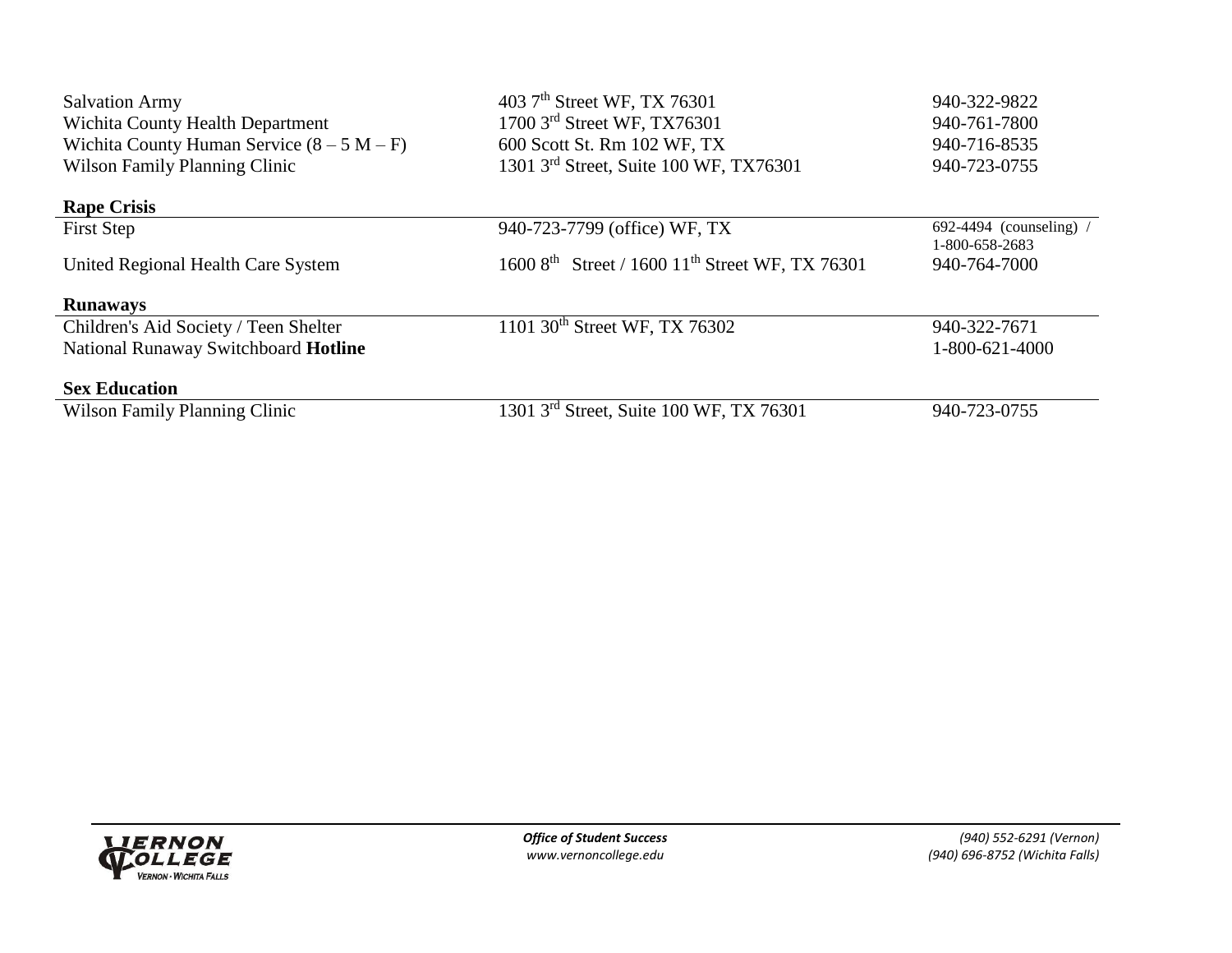| <b>Sexual Assault – Incest / Abuse / Family Violence</b>    |                                                                         |                          |
|-------------------------------------------------------------|-------------------------------------------------------------------------|--------------------------|
| Child Protective Services $(8 - 5 M - F)$                   | 925 Lamar WF, TX 76301                                                  | 940-235-1995             |
| <b>First Step</b>                                           | 723-7799 (office)                                                       | 689-8819 (counseling) /  |
|                                                             |                                                                         | 1-800-658-2683           |
| <b>National Hotline</b>                                     |                                                                         | 1-800-227-8922           |
| <b>Teen Emergency Shelter</b>                               | $1101$ 30 <sup>th</sup> Street                                          | 322-7671                 |
| <b>Shelter</b>                                              |                                                                         |                          |
| <b>Faith Mission</b>                                        | 1300 Travis Street WF, TX 76301                                         | 940-723-5663             |
| <b>Salvation Army</b>                                       | 403 7 <sup>th</sup> Street WF, TX 76301                                 | 940-322-9822             |
| <b>First Step (Family Violence)</b>                         | 940-723-7799 (office)                                                   | 1-800-658-2683 /<br>692- |
|                                                             |                                                                         | 4494(counseling)         |
| <b>Speech – Language Services</b>                           |                                                                         |                          |
| North Texas Rehabilitation Center                           | 1005 Midwestern Parkway WF, TX 76302                                    | 940-322-0771             |
|                                                             |                                                                         |                          |
| <b>STD Hotline</b>                                          |                                                                         | 1-800-227-8922           |
|                                                             |                                                                         |                          |
|                                                             |                                                                         |                          |
| <b>Substance Abuse-Chemical Dependency</b>                  | <b>Rehabilitation Program</b>                                           | 940-322-6452             |
| <b>Alcoholics Anonymous</b><br>Helen Farabee Crisis Hotline | 5103 Jacksboro Hwy WF, TX 76302                                         | 1-800-621-8504           |
| <b>Narcotics Anonymous</b>                                  |                                                                         | 940-720-2507             |
| National Suicide Hotline LifelineSt                         |                                                                         | 1-800-273-8255           |
|                                                             | 6515 Lake Road WF, TX 76308                                             | 940-692-1220             |
| North Texas State Hospital<br><b>Red River Hospital</b>     |                                                                         | 940-322-3171             |
| <b>Salvation Army</b>                                       | 1505 8th Street WF, TX 76301<br>403 7 <sup>th</sup> Street WF, TX 76301 | 940-322-9822             |
| <b>Serenity House</b>                                       | 2910 Kemp BLVD #213 WF, TX 76308                                        | 940-795-4673             |
|                                                             | 1914 Grant Street                                                       | 940-767-9130             |
| South town (Alanon)<br>Southwestern Medical Center          | 5101 SW Lee BLVD Lawton, OK 73505                                       | 1-580-531-4700           |
| The Cottage                                                 | 2501 Taylor                                                             | 940-767-0028             |
| The Treatment Center                                        | 2030 Maurine Street WF, TX                                              | 940-763-1000             |
| <b>Turning Point</b>                                        | 917 7 <sup>th</sup> Street WF, TX 76301                                 | 940-723-2551             |

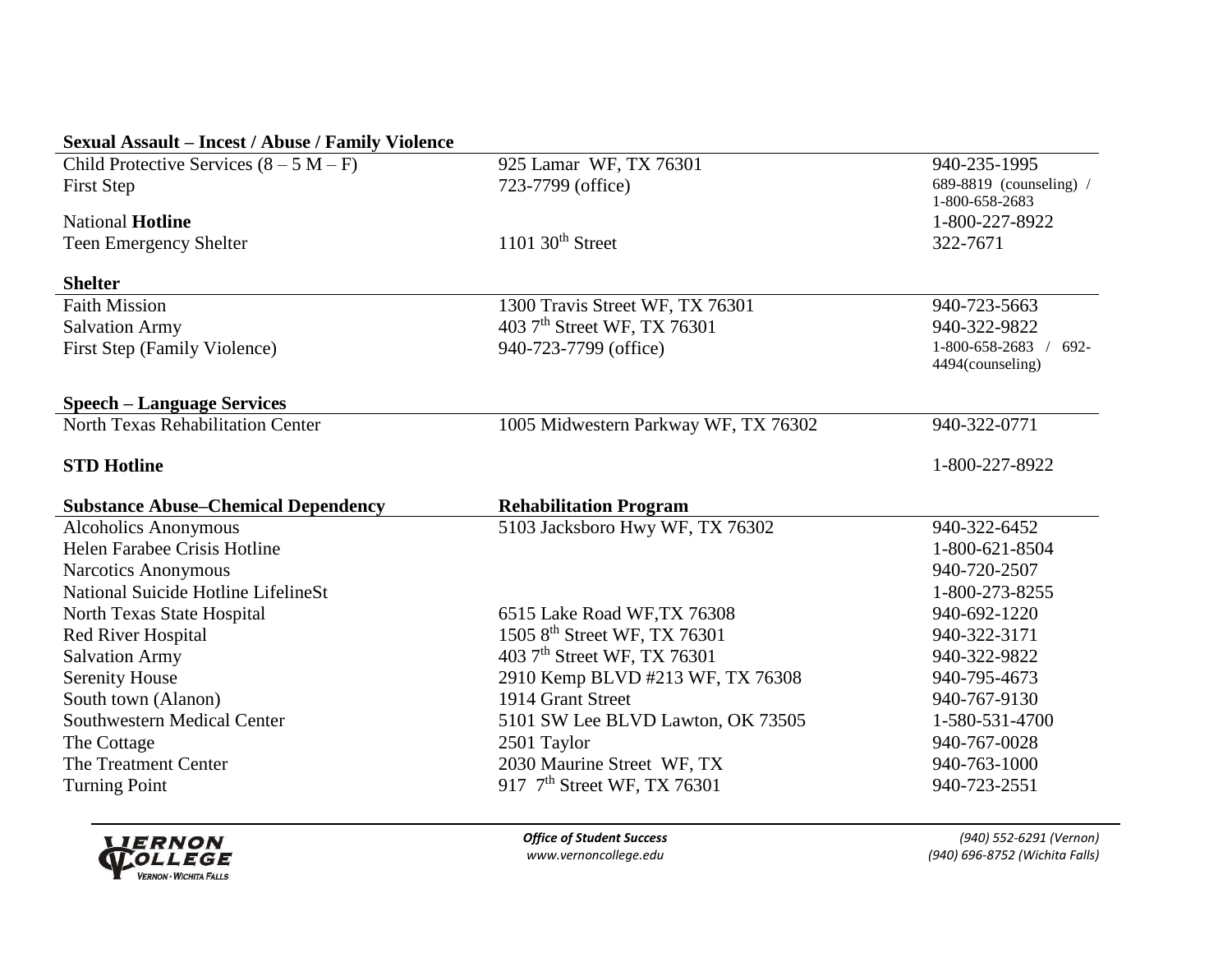#### **Suicide Prevention**

| ourne i revenum                                   |                                          |                |
|---------------------------------------------------|------------------------------------------|----------------|
| National Suicide Prevention Life Line             |                                          | 1-800-273-8255 |
| <b>Concern Crisis Listening</b>                   |                                          | 940-723-0821   |
| North Texas State Hospital                        | 6515 Lake Road WF, TX 76308              | 940-692-1220   |
| Red River Hospital                                | 1505 8 <sup>th</sup> Street WF, TX 76301 | 940-322-3171   |
| Suicide Hotline                                   |                                          | 1-800-273-8255 |
| The Cottage                                       | 2501 Taylor WF, TX                       | 940-767-0028   |
|                                                   |                                          |                |
| <b>Support Groups</b>                             |                                          |                |
| Alzheimer's Support Group                         |                                          |                |
| Diabetes Forum                                    |                                          |                |
| <b>Grief Support</b>                              |                                          |                |
| <b>Mental Health</b>                              |                                          |                |
| <b>T.B. Chest Clinic</b>                          |                                          |                |
|                                                   | $1700$ 3 <sup>rd</sup> Street WF, TX     | 940-761-7800   |
| <b>Wichita County Health Department</b>           |                                          |                |
| <b>Texas Dept of Human Services – Surrounding</b> | <b>Counties</b>                          |                |
|                                                   |                                          |                |
| Archer                                            | Archer City, TX                          | 940-723-0831   |
| Baylor                                            |                                          | 940-888-3536   |
| Clay                                              | Henrietta, TX                            | 940-528-5201   |
| Jack                                              |                                          | 940-567-2471   |
| Montague                                          | Bowie, TX                                | 940-872-1196   |
| Wichita                                           | 1328 Oakhurst WF, TX                     | 940-767-1720   |
| Wilbarger                                         | Vernon, TX                               | 940-552-2638   |
| Young                                             |                                          | 940-564-2396   |

#### **Transportation**

Sharp Lines Rural Public Transportation Services for Medical and other needs, sliding scale fee 1-800-633-0952 Serves: Wilbarger, Hardeman, Foard, and Cottle Counties

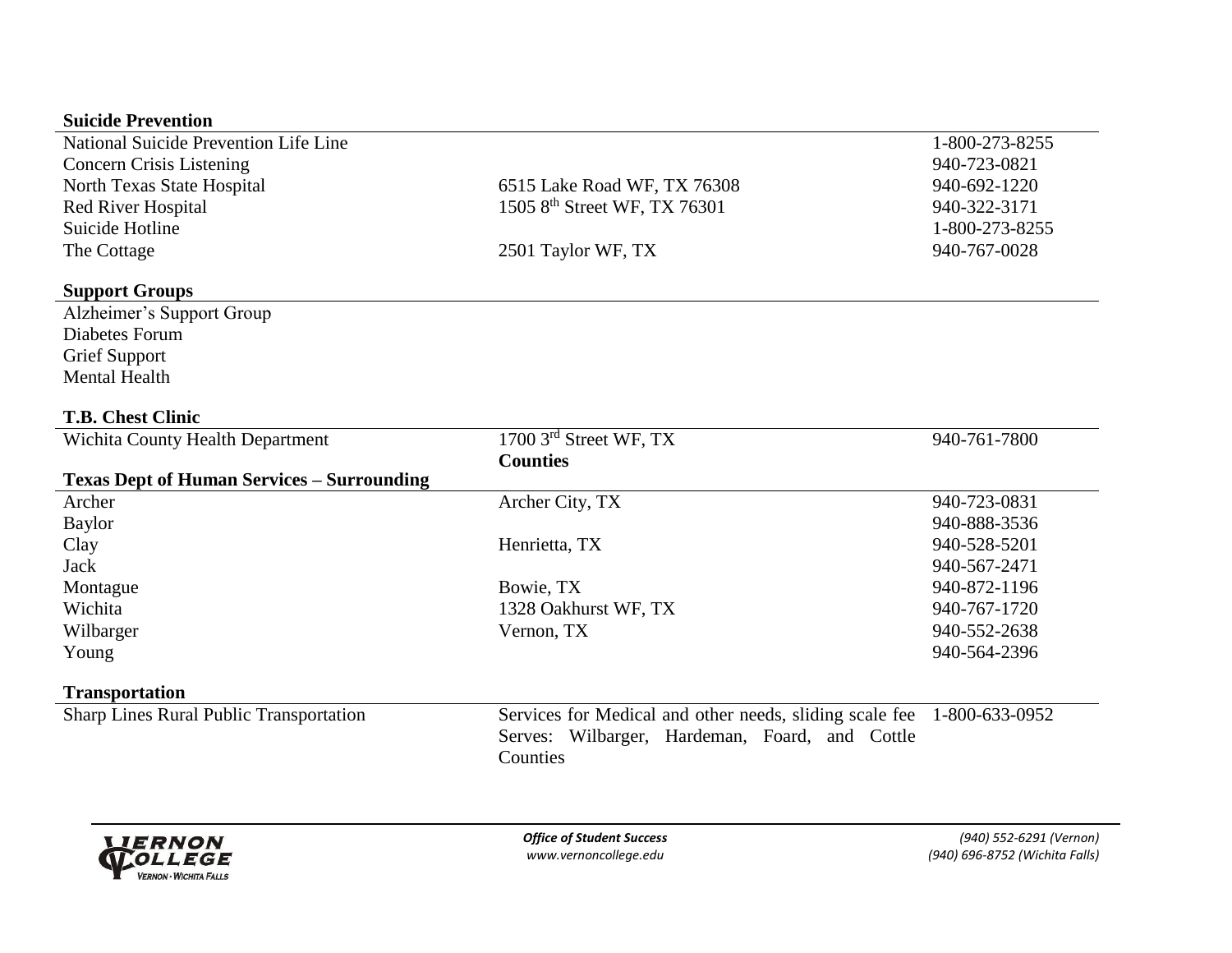| <b>Utilities</b>      |                                                                  |              |
|-----------------------|------------------------------------------------------------------|--------------|
| <b>Faith Mission</b>  | 1300 Travis Street WF, TX 76301                                  | 940-723-5663 |
| <b>Salvation Army</b> | 403 7 <sup>th</sup> Street WF, TX 76301                          | 940-322-9822 |
| <b>Rolling Plains</b> | 118 N $1st$ St PO Box (Crowell) serves Wilbarger, 1-800-633-0952 |              |
|                       | Hardeman, Foard, and Cottle Counties                             |              |

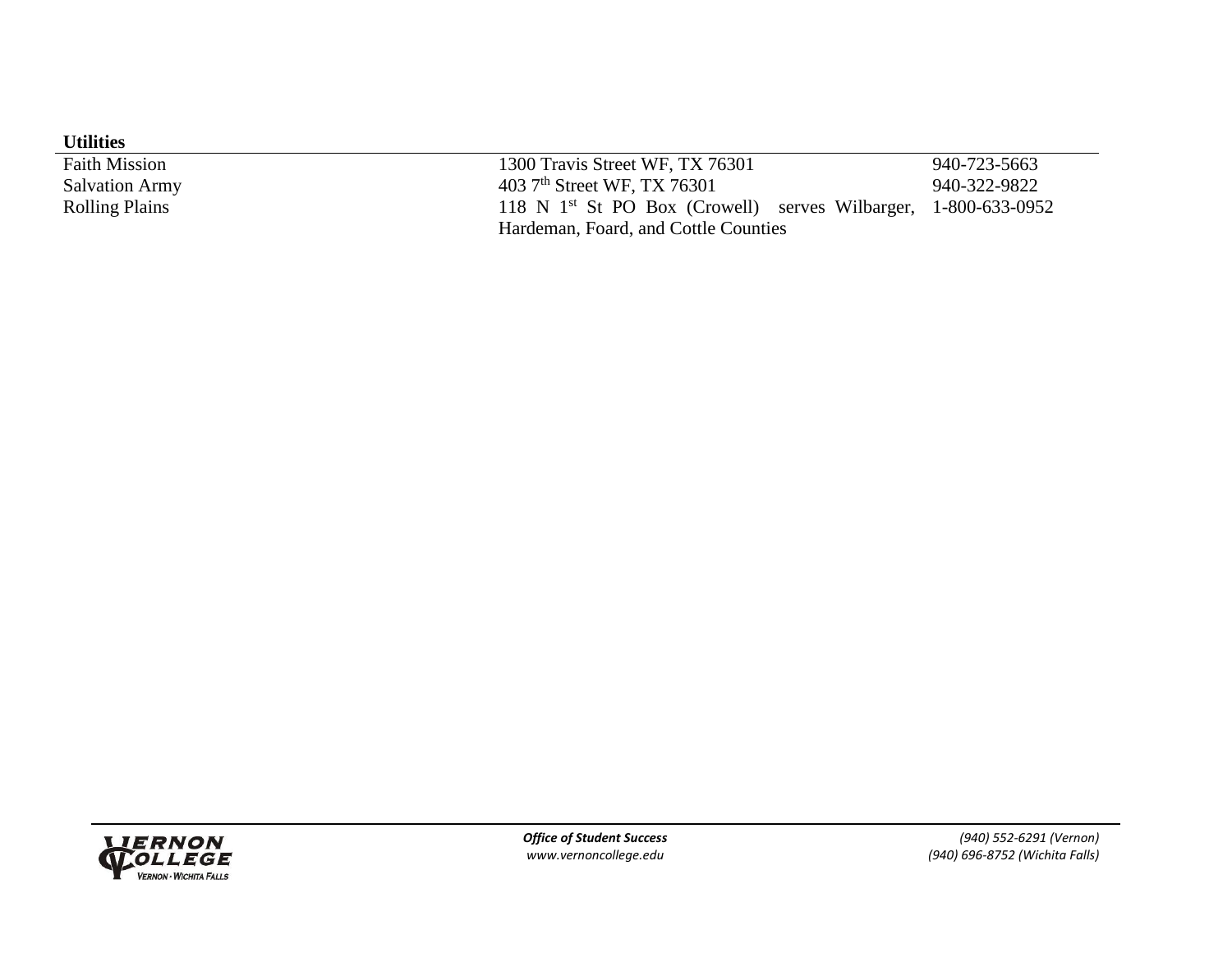## **AGENCIES FOR ASSISTANCE--Vernon**

| <b>NAME / SUBJECT</b>                           | <b>ADDRESS</b>                             | <b>PHONE NUMBER</b>   |
|-------------------------------------------------|--------------------------------------------|-----------------------|
| <b>Adolescent Peer Pressure</b>                 |                                            |                       |
| North Texas State Hospital                      | 4703 College Dr. Vernon, TX.               | 940-552-9901          |
| Wilbarger County Mental Health Center           | 2500 Wilbarger St. Vernon, TX.             | 940-553-4002          |
| <b>Adoption</b>                                 |                                            |                       |
| <b>Edna Gladney Center</b>                      | 6300 John Ryan Dr. Fort Worth, TX          | 817-922-6000          |
| <b>Aids Counseling / Testing</b>                |                                            |                       |
| <b>Wichita County Health Department</b>         | 1700 3rd St. Wichita Falls, TX.            | 940-761-7800          |
| <b>AIDS</b> National Hotline                    |                                            | 1-800-342-2437        |
| Texas Hotline (Spanish)                         |                                            | 1-800-299-2437 (SPAN) |
| National Hotline (Spanish)                      |                                            | 1-800-344-7432 (SPAN) |
| <b>American Red Cross - North Central Texas</b> | 1700 Wilbarger St. Suite #22B Vernon, TX.  | 940-552-2991          |
| <b>Birth / Death Certificates</b>               |                                            |                       |
| <b>Wilbarger County Courthouse</b>              | 1700 Wilbarger St. RM 15 Vernon, TX.       | 940-552-5486          |
| <b>Child Abuse / Neglect</b>                    |                                            |                       |
| Child / Adult Abuse Hotline                     |                                            | 1-800-252-5400        |
| <b>Child Protective Services</b>                | 1531 Cumberland St. Vernon, TX.            | 940-553-1666          |
| <b>Child Care Assistance</b>                    |                                            |                       |
| <b>Rolling Plains Management</b>                | 118 North 1 <sup>st</sup> St. Crowell, TX. | 1-800-633-0852        |
|                                                 | Serves: Wilbarger, Hardeman, Foard, and    | 940-684-1571          |
|                                                 | <b>Cottle Counties</b>                     |                       |
| <b>Clothing Assistance</b>                      |                                            |                       |
| United Samaritan Services of Vernon             | 1708 Main St. Vernon, TX.                  | 940-552-8778          |
| Wilbarger Church of Christ Benevolence Center   | 2515 Wilbarger St. Vernon, TX.             | 940-552-5437          |
| <b>Death – Grief Support</b>                    |                                            |                       |
| Wilbarger General Hospital                      | 920 Hillcrest Dr. Vernon, TX               | 940-552-9351          |
|                                                 |                                            |                       |

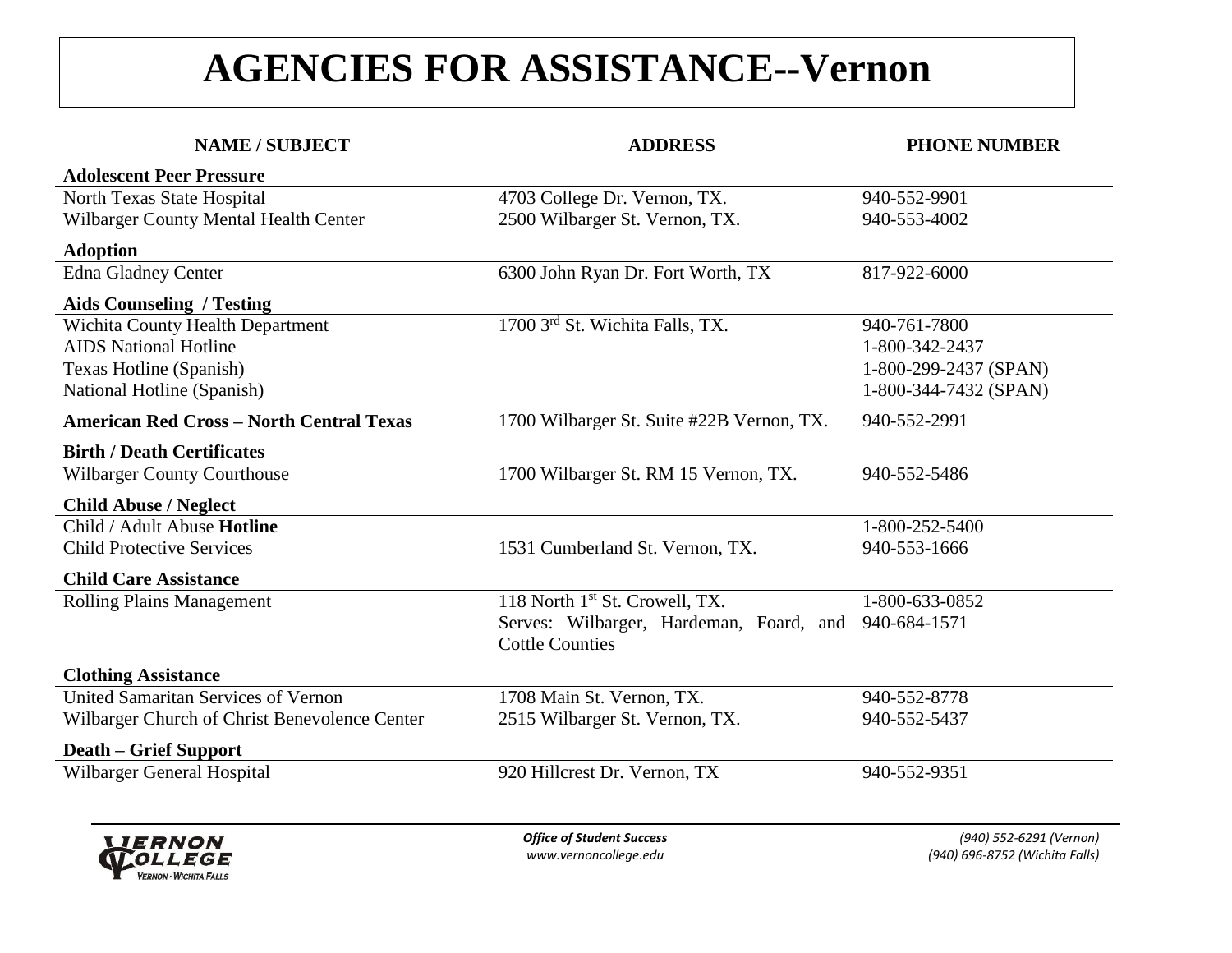| <b>Disability</b>                                   |                                            |                       |
|-----------------------------------------------------|--------------------------------------------|-----------------------|
| Department of Assistive and Rehabilitative Services | 2400 Circle Dr. Suite 200 Forth Worth, TX. | 817-759-3500          |
| <b>Association for Retarded Citizens</b>            | 3115 Buchanan St. Wichita Falls, TX        | 940-692-2303          |
| Wilbarger Mental Health Center                      | 2500 Wilbarger St. Vernon, TX.             | 940-553-4002          |
| <b>Employment</b>                                   |                                            |                       |
| <b>Workforce Commission</b>                         | 1700 Wilbarger St. Suite #B5 Vernon, TX.   | 940-552-9381          |
| Food                                                |                                            |                       |
| <b>WIC Clinic Outreach Health Services</b>          | 2400 Texas St. Vernon, TX.                 | 940-552-8103          |
| United Samaritan Services of Vernon                 | 1708 Main St. Vernon, TX.                  | 940-552-8778          |
| Wilbarger Church of Christ Benevolence Center       | 2515 Wilbarger St. Vernon, TX.             | 940-552-5437          |
| <b>Housing Assistance</b>                           |                                            |                       |
| Vernon Housing Authority-Housing                    | 1111 Ross St. Vernon, TX                   | 940-552-5744          |
| Vernon Housing Authority-Section 8                  | 1111 Ross St. Vernon, TX                   | 940-552-5744          |
| <b>Hospitals</b>                                    |                                            |                       |
| Chillicothe Hospital                                | 303 Ave I S. Chillicothe, TX.              | 940-852-5131          |
| <b>Jackson County Memorial Hospital</b>             | 1200 E Pecan St. Altus, OK.                | 580-379-5000          |
| Wilbarger General Hospital                          | 920 Hillcrest Dr. Vernon, TX.              | 940-552-9351          |
| <b>Electra Memorial Hospital</b>                    | 1207 S. Bailey St. Electra, TX.            | 940-495-3981          |
| <b>Electra Medical Clinic</b>                       | 1207 S. Bailey St. Electra, TX.            | 940-495-4215          |
| Hardeman County Hospital                            | 402 Mercer St. Quanah, TX.                 | 940-663-2795          |
| <b>Legal Assistance</b>                             |                                            |                       |
| Women's Advocacy Legal Hotline                      |                                            | 1-800-777-3247 (FAIR) |
| <b>Literacy</b>                                     |                                            |                       |
| GED-Vernon College                                  | 4400 College Dr. Vernon, TX.               | 940-552-6291          |
| Wichita Adult Literacy Council                      | 4309 Old Jacksboro Hwy. #105 Wichita Falls | 940-766-1954          |
| <b>Mammogram</b>                                    |                                            |                       |
| Wilbarger General Hospital                          | 920 Hillcrest Dr. Vernon, TX.              | 940-552-9351          |
|                                                     |                                            |                       |
|                                                     |                                            |                       |

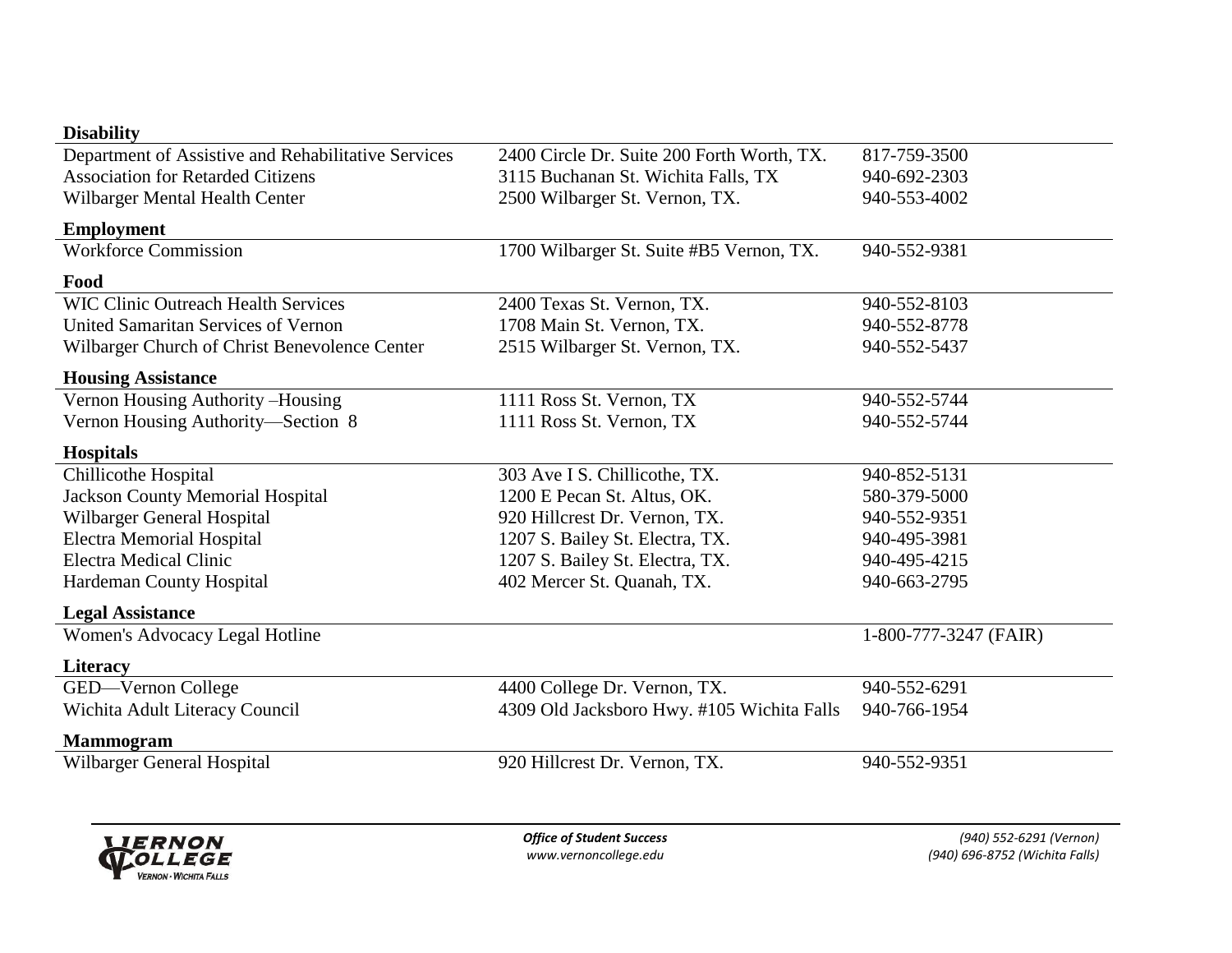| Loving Christian Maternity Home                          | P.O. Box 3694 Wichita Falls, TX              | 940-692-5004   |
|----------------------------------------------------------|----------------------------------------------|----------------|
| <b>Edna Gladney Center</b>                               | 6300 John Ryan Dr. Fort Worth, TX            | 817-922-6000   |
| <b>Meals</b>                                             |                                              |                |
| <b>Medicaid</b>                                          |                                              |                |
| <b>Texas Department of Human Services</b>                | 1531 Cumberland St. Vernon, TX.              | 940-552-6238   |
| <b>Military</b>                                          |                                              |                |
| Veterans of Foreign Wars                                 | 1401 Commerce St. Vernon, TX.                | 940-552-9198   |
| <b>Miscellaneous Assistance</b>                          |                                              |                |
| Office of the Attorney General (Child Support)           | 2444 Sierra Dr. Suite 600 Wichita Falls, TX. | 1-800-252-8014 |
| Social Security Administration                           | 4314 Wendover St. Wichita Falls, TX.         | 1-866-815-9605 |
|                                                          |                                              | 1-800-772-1213 |
| <b>Poison Control</b>                                    |                                              |                |
| North Central Texas Area Hotline                         |                                              | 1-800-222-1222 |
| <b>Pregnancy Support Services</b>                        |                                              |                |
| <b>Pregnancy Help Center</b>                             | 2300 Pease St. Vernon, TX.                   | 940-357-0220   |
| <b>Prescription Assistance</b>                           |                                              |                |
| United Samaritan Services of Vernon                      | 1708 Main St. Vernon, TX.                    | 940-552-8778   |
| <b>Runaways</b>                                          |                                              |                |
| National Runaway Safeline Hotline                        |                                              | 1-800-786-2929 |
|                                                          |                                              | 1-888-373-7888 |
| <b>Sexual Assault – Incest / Abuse / Family Violence</b> |                                              |                |
| <b>National Hotline</b>                                  |                                              | 1-800-656-4673 |
| <b>STD Hotline</b>                                       |                                              | 1-800-299-2437 |

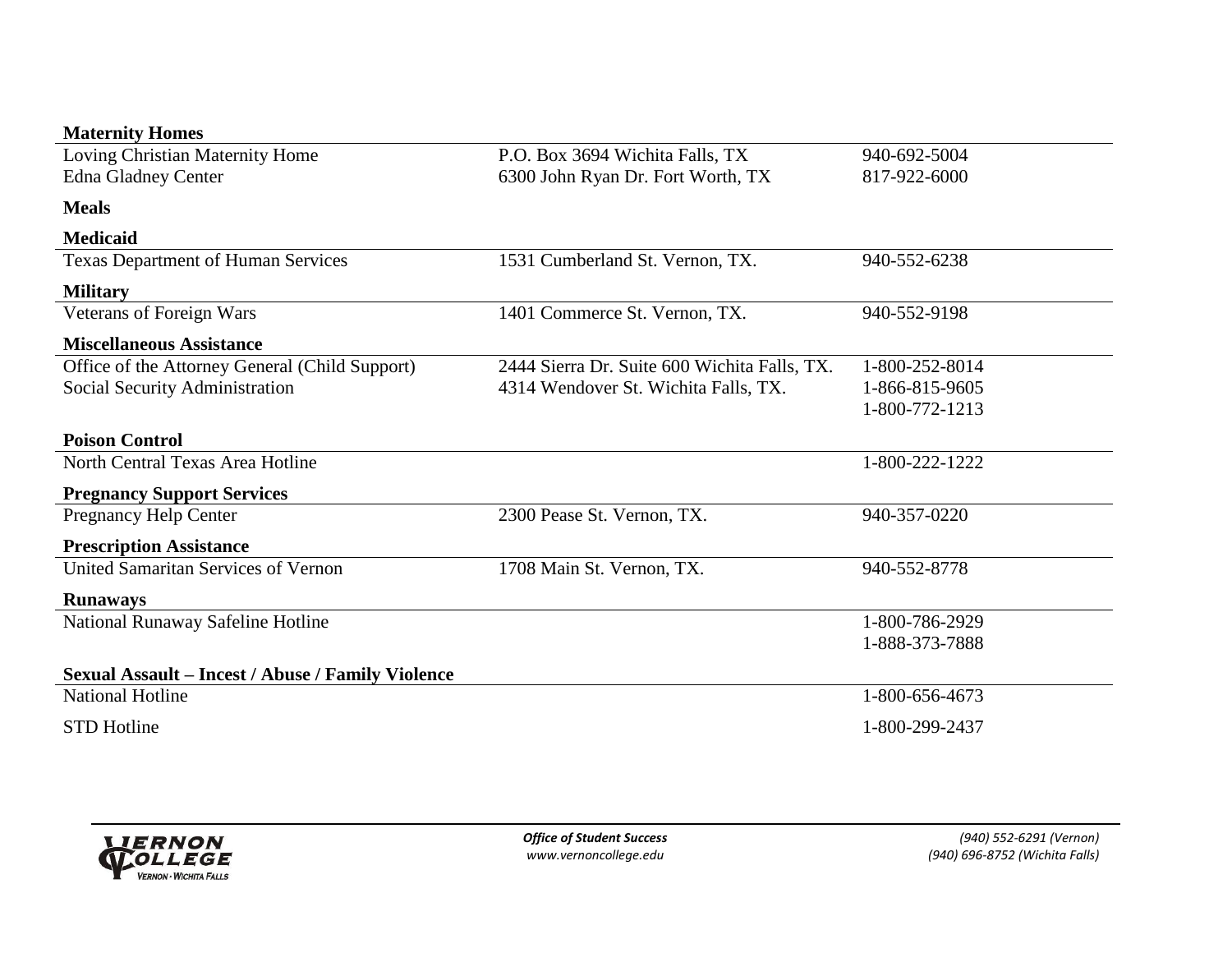| <b>Substance Abuse–Chemical Dependency</b>  | <b>Rehabilitation Program</b>               |                |
|---------------------------------------------|---------------------------------------------|----------------|
| Wilbarger Mental Health Center              | 2500 Wilbarger St. Vernon, TX.              | 940-553-4002   |
| Red River Hospital                          | 1505 8 <sup>th</sup> St. Wichita Falls, TX. | 855-802-5545   |
| Southwestern Medical Center                 | 5602 SW Lee Blvd. Lawton, OK                | 580-531-4700   |
| <b>Support groups</b>                       |                                             |                |
| Alzheimer's Support Group                   | Wilbarger General Hospital                  | 940-552-9351   |
| Diabetes Forum                              | Wilbarger General Hospital                  | 940-552-9351   |
| <b>Grief Support</b>                        | Wilbarger General Hospital                  | 940-552-9351   |
| <b>Mental Health</b>                        | Wilbarger General Hospital                  | 940-552-9351   |
| <b>Suicide Prevention</b>                   |                                             |                |
| <b>National Suicide Prevention Lifeline</b> |                                             | 1-800-273-8255 |
| Red River Hospital                          | 1505 8 <sup>th</sup> St. Wichita Falls, TX. | 855-802-5545   |
| North Texas State Hospital                  | 6515 Kemp Blvd. Wichita Falls, TX.          | 940-692-1220   |
| Helen Farabee Crisis Hotline                |                                             | 1-800-621-8504 |
| Wilbarger County Mental Health Center       | 2500 Wilbarger St. Vernon, TX               | 940-553-4002   |
| <b>T.B. Chest Clinic</b>                    |                                             |                |
| <b>Wichita County Health Department</b>     | 1700 3rd St. Wichita Falls, TX.             | 940-761-7800   |
| <b>Texas Department of Human Services</b>   |                                             |                |
| Archer                                      | Archer City, TX                             | 940-574-2159   |
| <b>Baylor</b>                               | Seymour, TX.                                | 940-888-3536   |
| Clay                                        | Henrietta, TX                               | 940-538-5611   |
| Jack                                        | Jacksboro, TX.                              | 940-567-2471   |
| Montague                                    | Bowie, TX                                   | 940-872-1196   |
| Wichita                                     | Wichita Falls, TX.                          | 940-767-1720   |
| Wilbarger                                   | Vernon, TX                                  | 940-552-6238   |
| Young                                       | Graham, TX.                                 | 940-564-2396   |